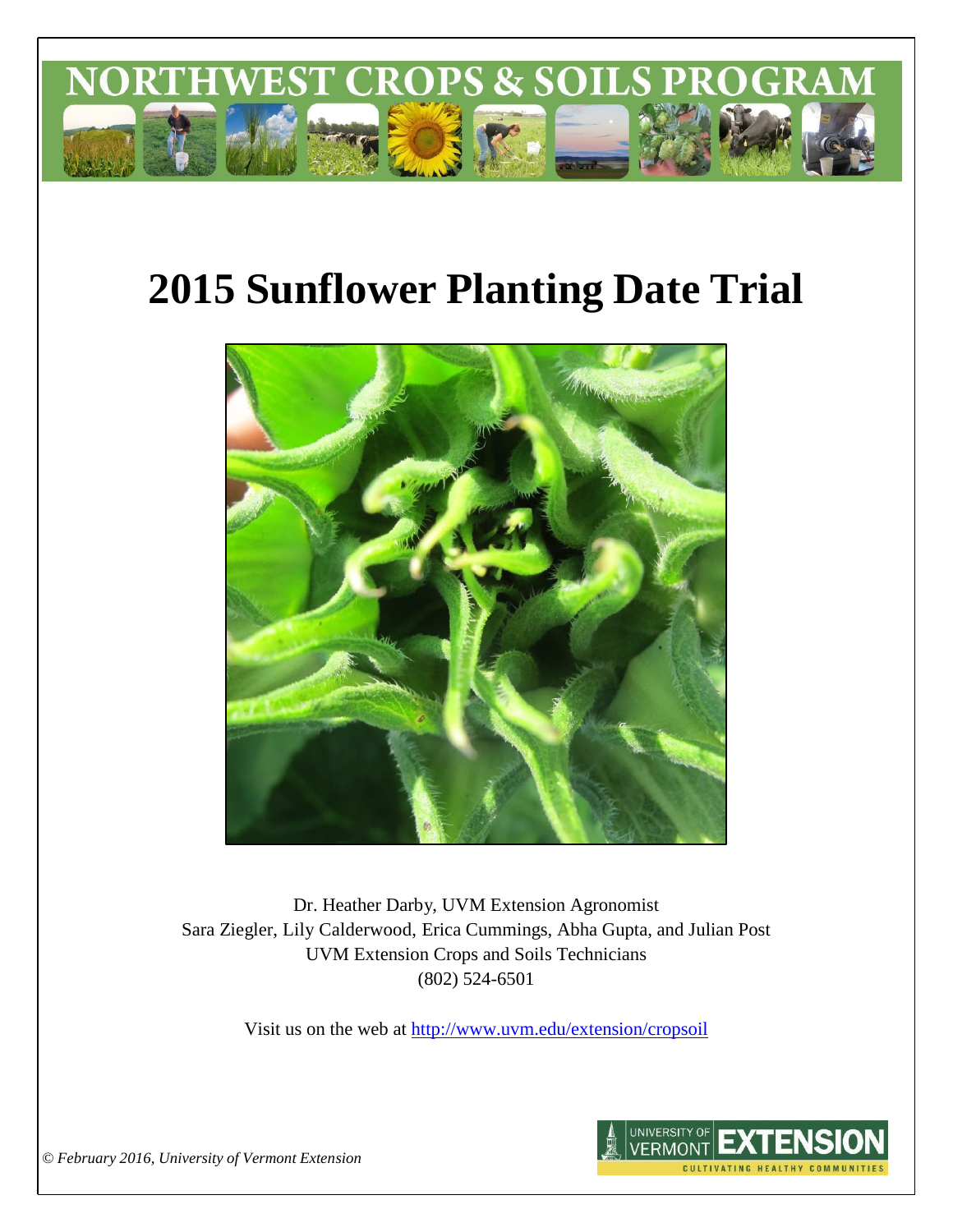#### **2015 SUNFLOWER PLANTING DATE TRIAL** Dr. Heather Darby, University of Vermont Extension [heather.darby\[at\]uvm.edu](mailto:heather.darby@uvm.edu)

Sunflowers are being grown in the Northeast for their potential to add value to a diversified operation as fuel, feed, fertilizer, and an important rotational crop. However, pest pressures from seed-boring insects, disease, and birds can limit yield and quality, making the crop less viable for existing and potential growers. Addressing some of these pest pressures with agronomic management strategies may help mitigate yield losses. One cultural pest control strategy is manipulation of planting date. To evaluate the impacts of altered planting dates on sunflower pests, an on-farm trial was designed and implemented by the University of Vermont Extension's Northwest Crops & Soils Program in 2015.

## **MATERIALS AND METHODS**

To assess the effect of varying planting dates on sunflower pest pressures, yield, and quality, a field trial was initiated at Borderview Research Farm in Alburgh, VT in 2015 (Table 1). The experimental design was a randomized complete block with split plots and four replications. The main plots were five planting dates, each spaced approximately one week apart (15-May, 22-May, 29-May, 5-Jun, and 12-Jun). The subplots were two varieties, 'Cobalt II' (early) and 'Torino' (med-full). Both varieties are Nuseed® (formerly Seeds 2000®) hybrids. Cobalt II is a Clearfield® (tolerant to Beyond® ammonium salt of imazamox herbicide) variety that is high-oleic (≥80% oleic acid); Torino is a Clearfield® NuSun® mid-oleic (approximately 65% oleic acid) variety.

| <b>Location</b>                         | <b>Borderview Research Farm - Alburgh, VT</b>          |
|-----------------------------------------|--------------------------------------------------------|
| Soil type                               | Benson rocky silt loam, 8-15% slope                    |
| <b>Varieties</b>                        | Nuseed 'Cobalt II' (Early), Nuseed 'Torino' (Med-Full) |
| <b>Previous crop</b>                    | Corn with rye cover crop                               |
| <b>Replications</b>                     |                                                        |
| Plot size (ft.)                         | $10 \times 30$                                         |
| <b>Planting equipment</b>               | John Deere 1750 MaxEmerge planter                      |
| Sunflower planting rate (seeds $ac-1$ ) | 35,000 seeds per acre                                  |
| Row width (in.)                         | 30                                                     |
| Thinned (date; plants $ac^{-1}$ )       | 8-Jul; 32,000                                          |
| <b>Weed control</b>                     | Cultivated 17-Jun and 7-Jul                            |
| <b>Sunflower planting date</b>          | 15-May, 22-May, 29-May, 5-Jun, and 12-Jun              |
| <b>Starter fertilizer (at planting)</b> | 10-20-20 250 lbs $ac^{-1}$                             |
| <b>Sunflower harvest dates</b>          | 19-Sep, 23-Sep, 29-Sep                                 |
| <b>Pressing dates</b>                   | $17$ -Dec                                              |

#### **Table 1. Agronomic field management, Alburgh, VT, 2015.**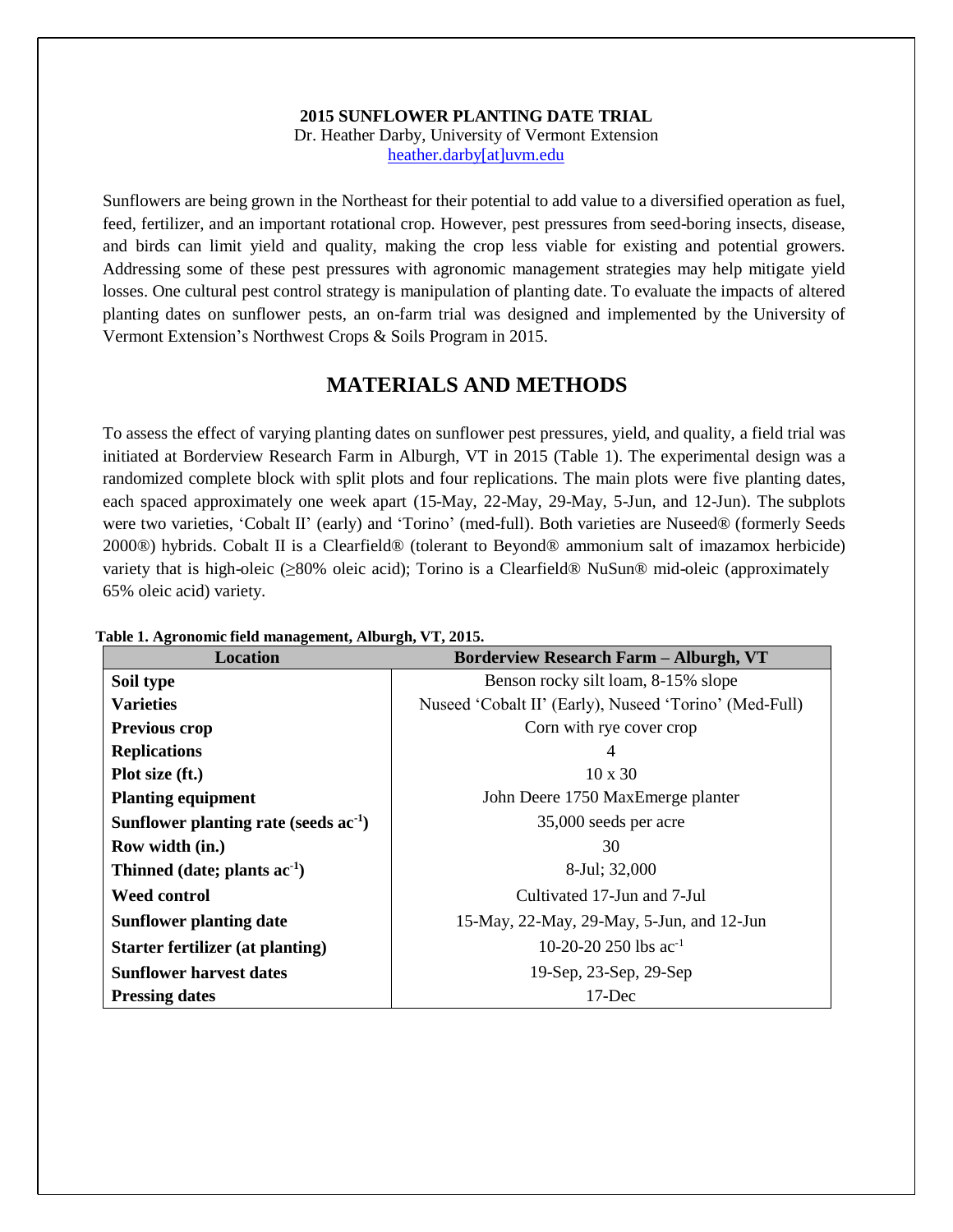The soil type at the site was a Benson rocky silt loam with an 8-15% slope. The previous crop was corn with a cereal rye cover crop. The seedbed was prepared according to standard local practices, with chisel plow, disc, and spike tooth harrow. Sunflowers were planted in 30" rows with a John Deere 1750 corn planter fitted with sunflower finger pickups. Each 10'x 30' plot was planted at 35,000 seeds per acre, and 250 lbs ac-1 of a 10-20-20 starter fertilizer was applied at planting. Trust® (trifluralin) was applied at 1.5 pints per acre on 17-May. Plots were mechanically cultivated to control weeds on 17-Jun and 7-Jul.

'Torino' plots were scouted at each growth stage R2-R5 (Figure 1) for Banded Sunflower Moth (BSM) eggs, lavae, and adults, as well as adult spotted Sunflower Maggot Fly and striped Sunflower Maggot Fly (SMF). The research trial was not protected from birds in order to more accurately estimate the impact of bird pressure on seed yields and quality (Figure 2).



**Figure 1. Sunflower reproductive growth stages from R1 to R7.**

Plots were also scouted for the disease Phomopsis as symptoms were discovered during routine scouting. The percentage of each plot infected was visually estimated as well as given a severity rating. The severity scale was 0-5 where 0 was no infection present, 1 was minimal infection (1 lesion) and 5 was heavily infected (3+ lesions up covering majority of stem). Plant stand characteristics such as bird damage, plant population, height, head width, disease incidence, and lodging were measured just prior to harvest. Disease incidence was measured by scouting ten consecutive plants in each plot and noting white mold at specific locations on the plant, including head, stalk and base. White mold (*Sclerotinia sclerotiorum*), a fungus which can overwinter in the ground and spread quickly, has proven problematic in the Northeast in the past. Planting dates were harvested according to physiological maturity. Planting dates 15-May and 22- May were harvested on 19-Sep, planting dates 29-May and 5-Jun were harvested on 23-Sep, and planting date 12-Jun was harvested on 29-Sep. All plots were harvested with an Almaco SPC50 plot combine with a 5' head and specialized sunflower pans made to efficiently collect sunflower heads. At harvest, test weight and seed moisture were determined for each plot with a Berckes Test Weight Scale and a Dickeyjohn M20P moisture meter. Subsamples were assessed for seed damage from boring insects by counting the number of seeds out of 100 randomly selected seeds from each plot that had an insect exit hole present. Oil from a known volume of each seed sample was extruded on 17-Dec with a Kern Kraft Oil Press KK40, and the oil quantity was measured to calculate oil content. Oil yield (lbs  $ac^{-1}$  and gallons  $ac^{-1}$ ) was adjusted to 10% pressing moisture and reported.

Data were analyzed using mixed model analysis using the mixed procedure of SAS (SAS Institute, 1999). Replications within the trial were treated as random effects and treatments were treated as fixed. Mean comparisons were made using the Least Significant Difference (LSD) procedure when the F-test was considered significant  $(p<0.10)$ .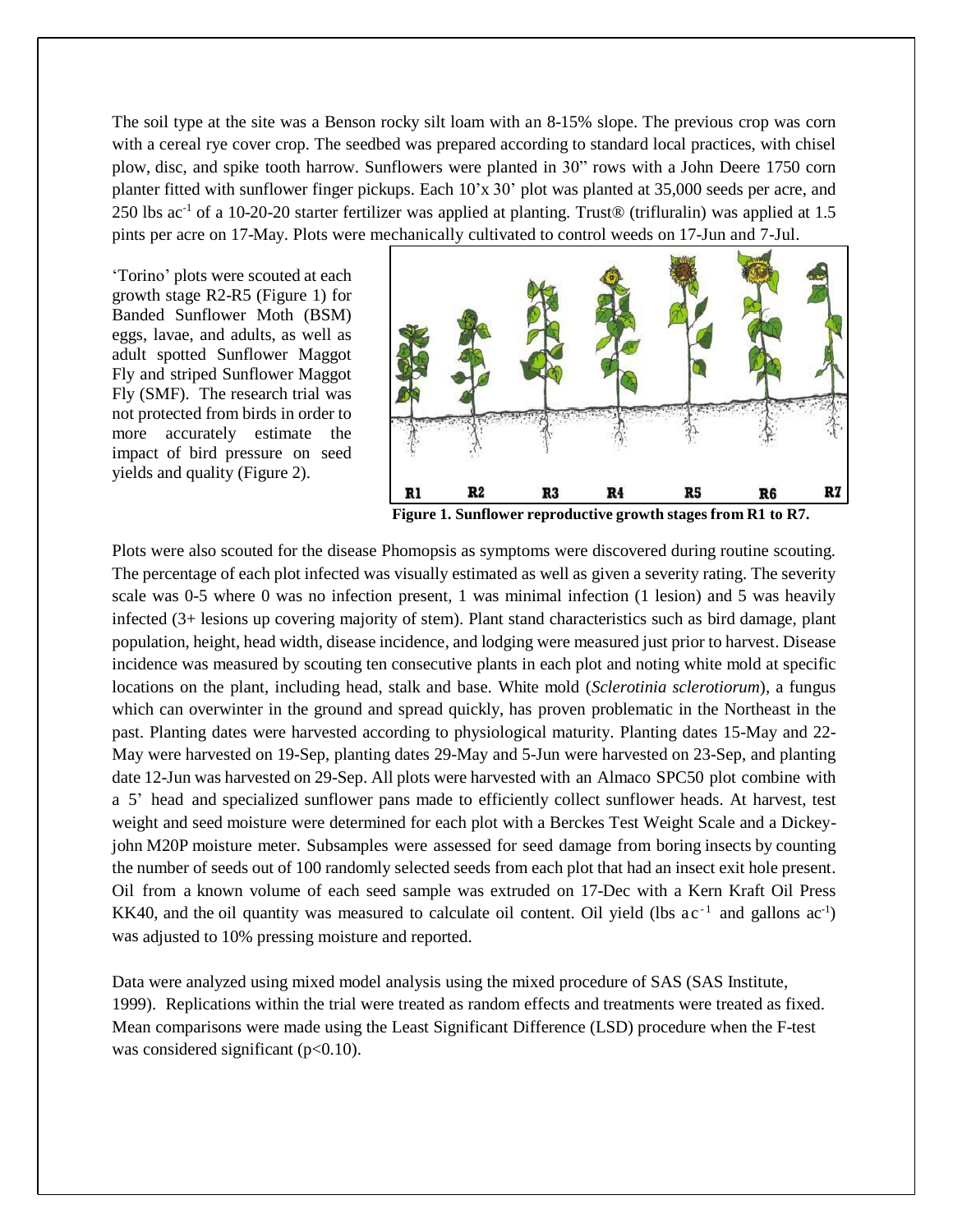Variations in yield and quality can occur because of variations in genetics, soil, weather, and other growing conditions. Statistical analysis makes it possible to determine whether a difference among treatments is real or whether it might have occurred due to other variations in the field. At the bottom of each table a LSD value is presented for each variable (i.e. yield). Least Significant Differences (LSDs) at the 0.10 level of significance are shown. Where the difference between two treatments within a column is equal to or greater than the LSD value at the bottom of the column, you can be sure that for 9 out of 10 times, there is a real difference between the two treatments. In the following example, hybrid C is

significantly different from hybrid A but not from hybrid B. The difference between C and B is equal to 1.5, which is less than the LSD value of 2.0. This means that these hybrids did not differ in yield. The difference between C and A is equal to 3.0, which is greater than the LSD value of 2.0. This means that the yields of these hybrids were significantly different from one another. The asterisk indicates that hybrid B was not significantly lower than the top yielding hybrid C, indicated in bold.

| <b>Treatment</b> | Yield  |
|------------------|--------|
| A                | 6.0    |
| B                | $7.5*$ |
| $\mathbf C$      | $9.0*$ |
| LSD              | 2.0    |

### **RESULTS AND DISCUSSION**

Weather data was collected with an onsite Davis Instruments Vantage Pro2 weather station equipped with a WeatherLink data logger. Temperature, precipitation, and accumulation of Growing Degree Days (GDDs) are consolidated for the 2015 growing season (Table 2). Historical weather data are from 1981- 2010 at cooperative observation stations in Burlington, VT, approximately 45 miles from Alburgh, VT.

In general, the summer of 2015 was drier than normal, with all months except June having below normal precipitation. June was particularly wet with 6.42 inches of precipitation, 2.73 above normal. Temperatures were slightly above average in May and September. The drier warmer weather in early May allowed for timely field preparation and was favorable to the early planting dates. From May through September, there were an accumulated 3430 GDDs for sunflower (calculated at a base temperature of 44°F), 301 more than the long term norm and 154 more than in 2014.

| Alburgh, VT                       | May     | <b>June</b> | <b>July</b> | August  | September |
|-----------------------------------|---------|-------------|-------------|---------|-----------|
| Average temperature $(^{\circ}F)$ | 61.9    | 63.1        | 70.0        | 69.7    | 65.2      |
| Departure from normal             | 5.5     | $-2.7$      | $-0.6$      | 0.9     | 4.6       |
|                                   |         |             |             |         |           |
| Precipitation (inches)            | 1.94    | 6.42        | 1.45        | 0.00    | 0.34      |
| Departure from normal             | $-1.51$ | 2.73        | $-2.70$     | $-3.91$ | $-3.30$   |
|                                   |         |             |             |         |           |
| Growing Degree Days (base 44°F)   | 570     | 581         | 815         | 810     | 654       |
| Departure from normal             | 186     | $-73$       | $-11$       | 43      | 156       |

**Table 2. Consolidated weather data and GDDs for sunflowers 2015, Alburgh, VT.**

Based on weather data from a Davis Instruments Vantage Pro2 with WeatherLink data logger. Historical averages are for 30 years of NOAA data (1981-2010) from Burlington, VT.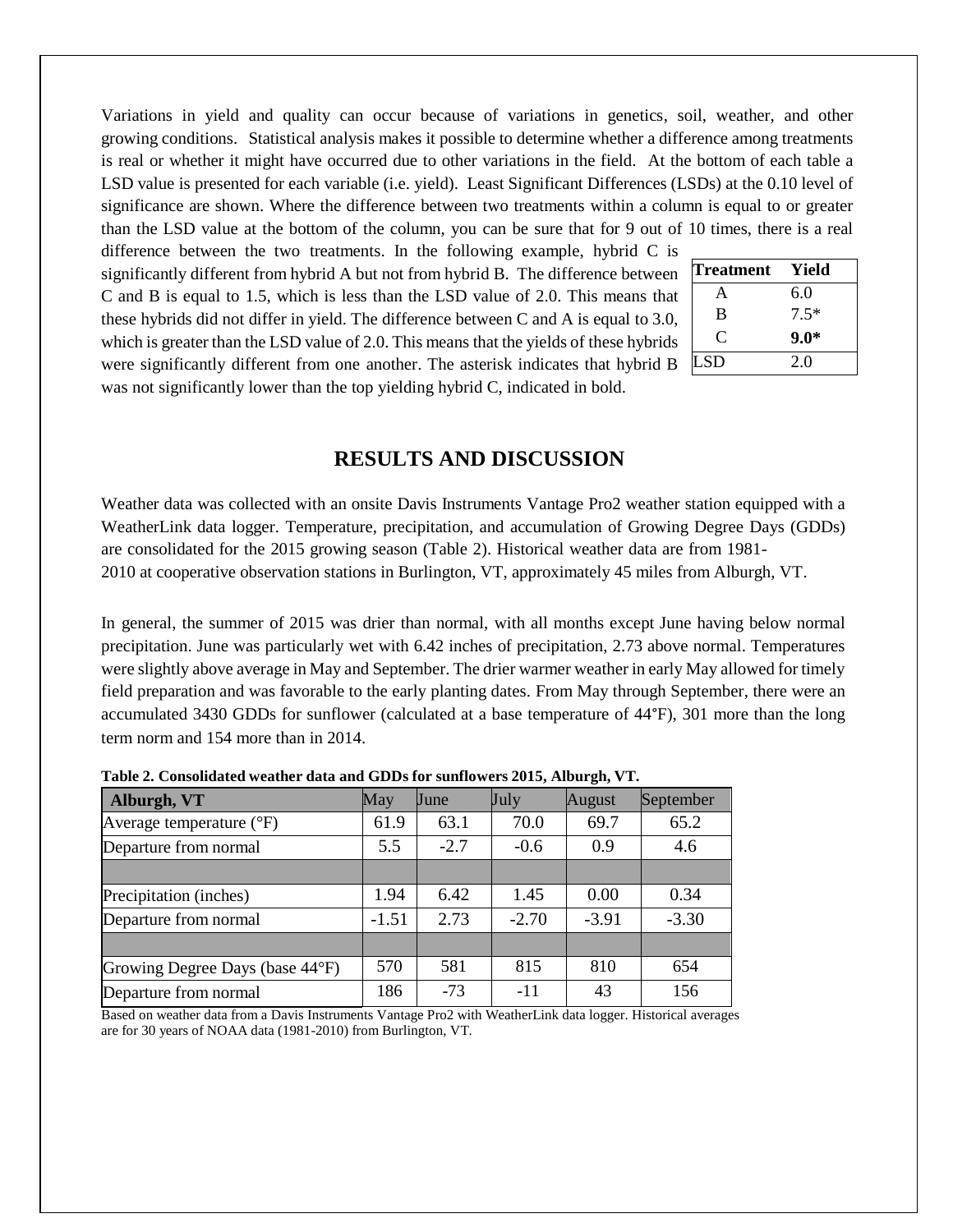#### *Planting date x variety interactions*

There was a significant interaction between planting date and variety for yield. Both varieties exhibited increasing yields with later planting dates (Figure 2). However, the response was much greater for Cobalt II than Torino. For example, there was a 350% increase in yield for Cobalt II and a 150% increase for Torino by delaying planting from the first planting date to the third. Since Cobalt II is a shorter season hybrid, it can maximize yield at later planting dates unlike a full season hybrid such as Torino. Since less bird damage was also seen at later planting dates, the overall trend across both varieties was for higher yields. However, Torino's yields lagged behind Cobalt II likely because it requires a longer growing season. This data suggests that a short season variety should be grown in the region so that later plantings can be utilized to maximize yields and minimize losses from bird pressure.



**Figure 2. Planting date x variety interactions for yield, 2015.**

#### *Impacts of planting date*

Plant stand characteristics were impacted by planting date (Table 3). Plant population averaged 25,337 plants per acre at harvest, though the fifth planting date (12-Jun) had statistically higher populations than all other planting dates. Populations this year however, were overall much closer to our target population of 28,000-30,000 plants ac<sup>-1</sup> than in previous years. The significantly lower populations in the third planting date could potentially have been due to mechanical cultivation at early growth stages. Weed pressure from the increased rainfall required additional weed control in the experimental area.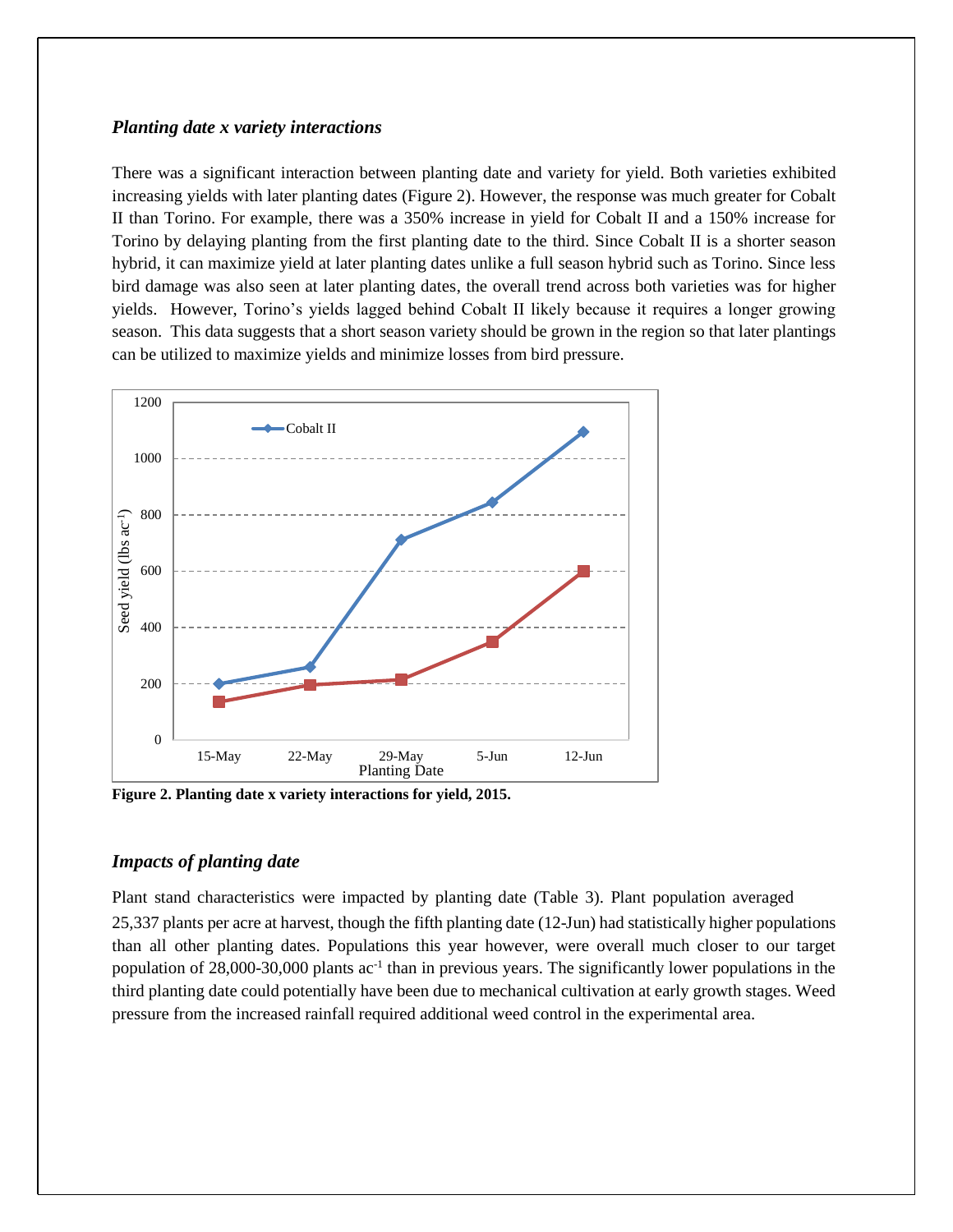|                  | Harvest            | Plant            | Head     | Head rot          | <b>Bird</b>        | Lodged    | Phomopsis | Phomopsis         |
|------------------|--------------------|------------------|----------|-------------------|--------------------|-----------|-----------|-------------------|
| Planting<br>date | population         | height           | width    | incidence         | damage             | plants    | incidence | severity          |
|                  | plants ac-         | cm               | $\rm cm$ | $\%$              | $\%$               | $\%$      | %         | $0-5$ scale       |
| 5-May            | 25955b             | 154b             | 10.8ab   | 0.25 <sub>b</sub> | 62.6c              | 6.90      | 50.0c     | 1.60c             |
| $22$ -May        | 25156 <sub>b</sub> | 162 <sub>b</sub> | 9.80b    | 0.63c             | 56.4 <sub>bc</sub> | 6.90      | 33.8b     | 1.00 <sub>b</sub> |
| $29$ -May        | 20909c             | 153 <sub>b</sub> | 11.3a    | 0.13 <sub>b</sub> | 49.6 <sub>b</sub>  | 3.80      | 21.9b     | 0.60 <sub>b</sub> |
| $5-J$ un         | 26136 <sub>b</sub> | 166ab            | 11.2a    | 0.00a             | 47.8a              | 3.80      | 1.30a     | 0.10a             |
| $12$ -Jun        | 28532a             | 201a             | 10.6ab   | 0.00a             | 51.5bc             | 5.60      | 0.00a     | 0.00a             |
| LSD(0.10)        | 2129               | 37.3             | 1.10     | 0.30              | 12.9               | <b>NS</b> | 12.4      | 0.45              |
| Trial mean       | 25337              | 167              | 10.7     | 0.20              | 53.6               | 5.40      | 21.4      | 0.70              |

**Table 3. Plant stand characteristics over five planting dates, Alburgh, VT, 2015.**

Values in **bold** indicate the top performer of that characteristic.

Planting dates that share letters do not statistically differ from each other.

NS – showed no significant difference.

Plant height and head width also varied significantly across planting dates with the tallest plants in the fifth planting date but the largest heads in the third. A relationship between plant population and height can be seen where the tallest plants are associated with higher plant populations (Figure 3). Although this is to be expected, we can see from these data that our target population may be influencing the height and head width of the plants. Another potential consequence of taller plants is a higher proportion of lodged stems. However, we saw little lodging in this trial this year and did not see this relationship. Very little sclerotinia head rot was also observed (trial average 0.2%). However, while scouting the trial area for insects symptoms of another disease, Phomopsis, were seen. These symptoms included wilting and chlorosis of leaves, large brown stem lesions at the petiole, and some lodging at these lesions. Although we did not plan on assessing this trial for Phomopsis, since some of the plots seemed heavily diseased, we estimated the percentage of each plot that was infected and developed a rating system for the severity. Pictures of the symptoms and their assigned severity can be seen in Figures 4-6.



**Figure 3. Plant population and height across five planting dates, 2015.**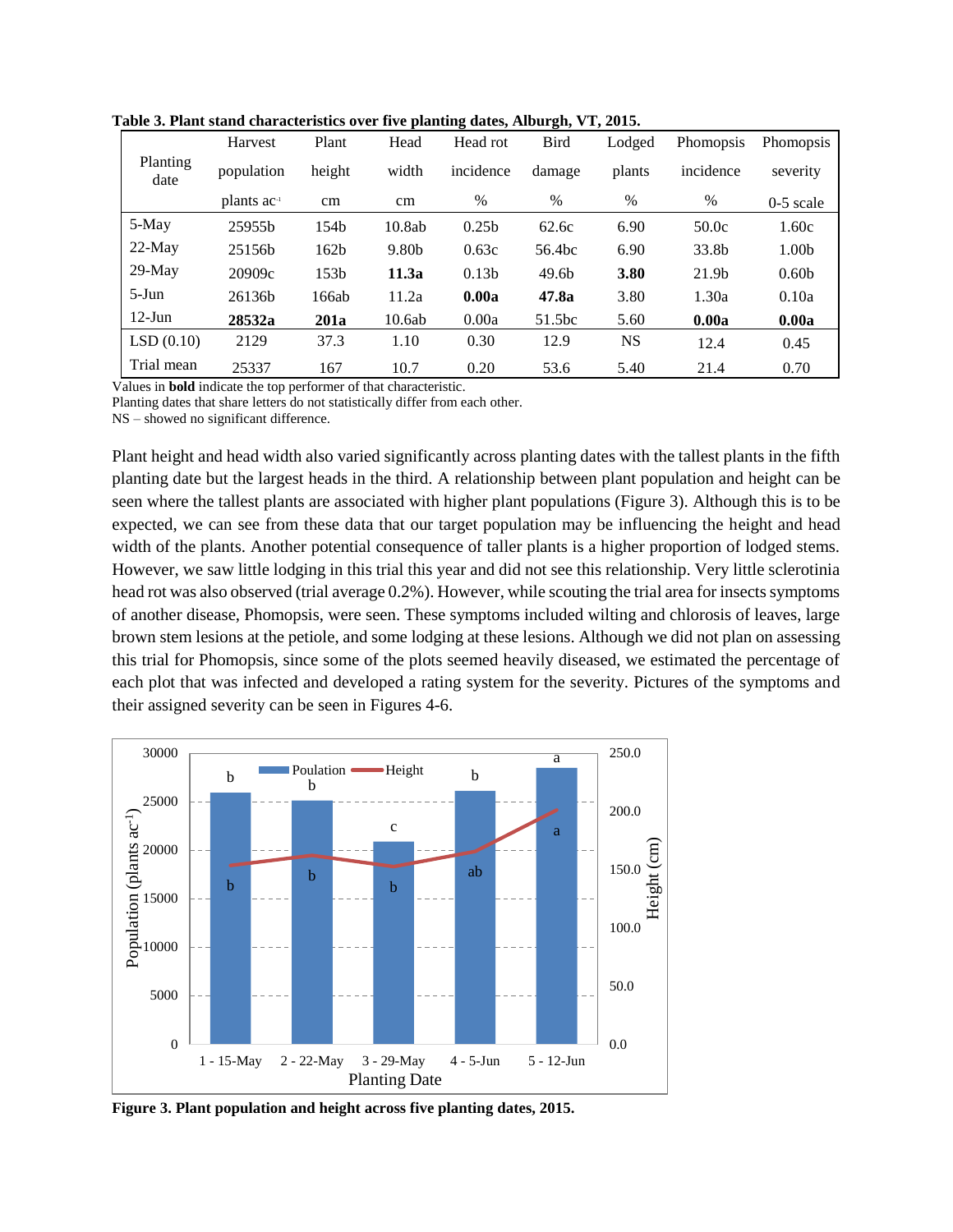

**Figures 4-6 (left to right). Phomopsis symptoms rated 1-3 for severity and extent of lesions on stem.**

Planting date had a statistically significant impact on seed and oil yields, oil content and seed damage (Table 4). Seed yield was highest is the fifth planting date with 848 lbs ac-1 which, with an oil content of 22.2%, translated into 26 gallons of oil ac<sup>-1</sup>. The fourth planting date had a slightly lower seed yield of 597 lbs  $ac^{-1}$  but had a higher oil content of 25.3% and yielded 21 gallons of oil  $ac^{-1}$ .

| Planting date   | Test weight            | Pressing moisture | Seed damage | Seed yield             | Oil content |                        | Oil yield                  |
|-----------------|------------------------|-------------------|-------------|------------------------|-------------|------------------------|----------------------------|
|                 | $lbs$ bu <sup>-1</sup> | $\%$              | $\%$        | $lbs$ ac <sup>-1</sup> | $\%$        | $lbs$ ac <sup>-1</sup> | $\rm gal$ ac <sup>-1</sup> |
| $15$ -May       | 26.0                   | 4.20 <sub>b</sub> | 14.8b       | 168c                   | 21.0c       | 29d                    | 4d                         |
| $22$ -May       | 24.0                   | 4.20 <sub>b</sub> | 13.1ab      | 228c                   | 23.7ab      | 41d                    | 5d                         |
| $29$ -May       | 28.7                   | 5.10a             | 13.1ab      | 463 <sub>b</sub>       | 23.2ab      | 108c                   | 14c                        |
| $5-Jun$         | 27.8                   | 5.40a             | 8.10a       | 597b                   | 25.3a       | 157 <sub>b</sub>       | 21 <sub>b</sub>            |
| $12$ -Jun       | 25.1                   | 4.40b             | 20.4c       | 848a                   | 22.2bc      | 201a                   | 26a                        |
| LSD(0.10)       | N/A                    | 0.40              | 5.40        | 134                    | 2.20        | 21.0                   | 4.1                        |
| Trial Mean<br>. | 26.6                   | 4.60<br>.         | 13.9        | 461                    | 23.1        | 107                    | 14                         |

| Table 4. Seed and oil yield by planting date, Alburgh, VT, 2015. |  |  |  |  |
|------------------------------------------------------------------|--|--|--|--|
|------------------------------------------------------------------|--|--|--|--|

Treatments in **bold** were top performers for the given variable.

Treatments that share letters do not statistically differ from one another.

Statistical analysis was not performed for test weight.

Through our research, we have found that sunflowers can reliably produce seed yields of 1200 lbs ac<sup>-1</sup>. These low yields could be due to the fact that shortly after they were planted, we had excessive rainfall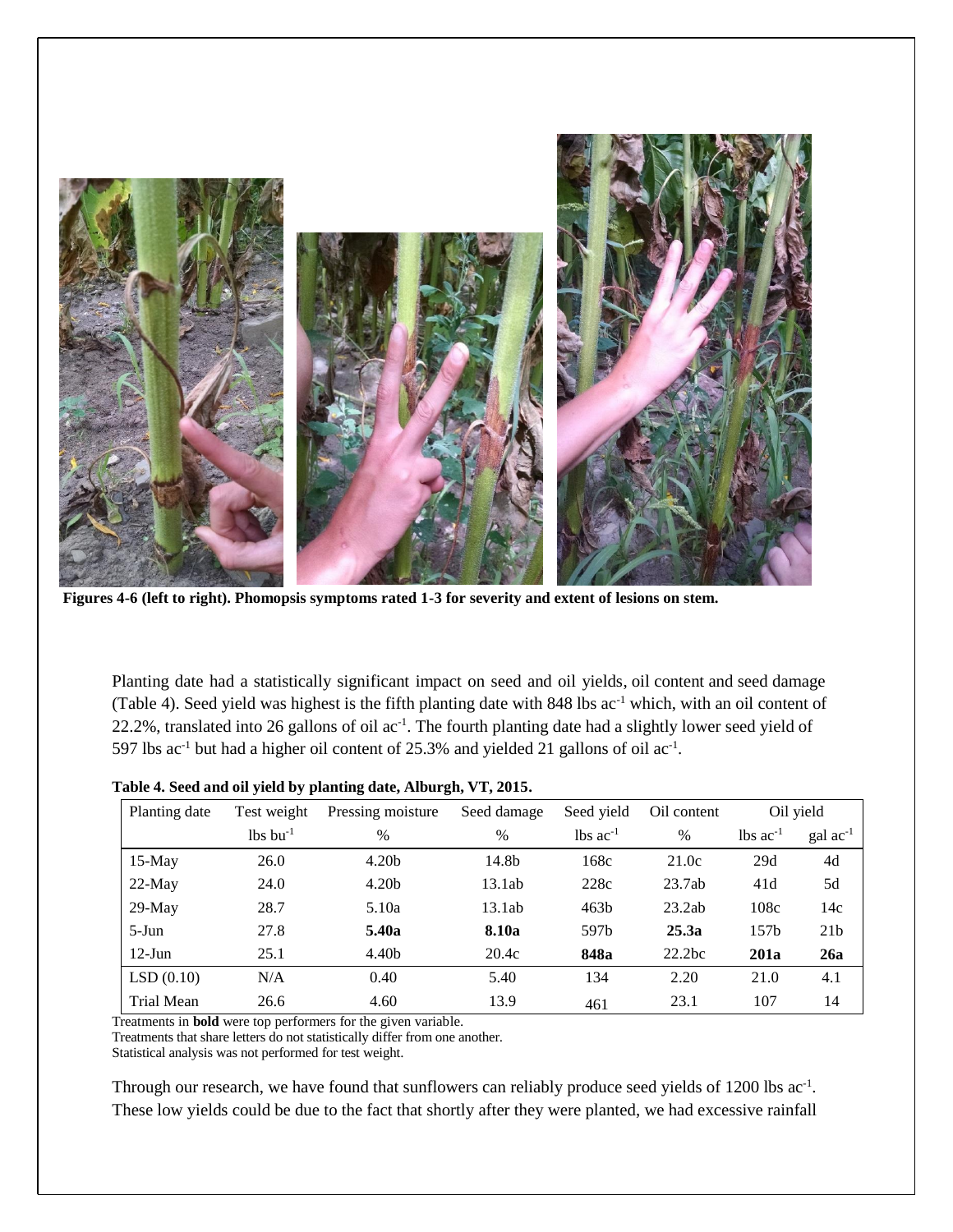through the month of June followed by below average rainfall the rest of the season. The excessive rainfall may have slowed sunflower growth early in the season leading to lower yield potential once the rain stopped. The lower yields can also be explained by the high levels of bird damage and incidence of Phomopsis observed in the earliest planting dates (Figure 7).



**Figure 7. Seed yield, Phomopsis incidence, and bird damage, 2015.** Treatments that share letters do not statistically differ from one another.

Low oil yields can also be explained partially by the low pressing moistures of the seeds. At the time of harvest, the seeds were extremely wet and needed to be dried. Unfortunately, due to the nature of our sample size and drying equipment, the seeds were dried well below the target pressing moisture. Pressing sunflower seed at such low moistures can cause plugging and extra wear on equipment making the oil extraction process more difficult. It is possible that the dry seed plugged the press more and did not allow for extraction of all the oil contained in the seed.

The percent of damaged seed reported in Table 4 refers to seed damaged by seed boring insects. Through past years' research we have found that, although we regularly scout our sunflower trials for insects we often do not observe many pests as they may be in a larval stage inside the seed head or in an adult stage in field margins during scouting. Therefore, to get a more accurate representation of insect pressure on sunflowers, we visually inspected 100 seeds from each plot after harvest for insect larvae exit holes (Figure 8). The average seed damaged by insects was 13.9% with the lowest damage observed in the fourth planting date and the highest in the fifth planting date. These levels of damage also explain some of the decrease in test weights observed in this trial which are largely below the industry standard of 28 lbs bu<sup>-1</sup>. However, test weights could have also been impacted by the drought conditions during the majority of the summer, especially during seed fill.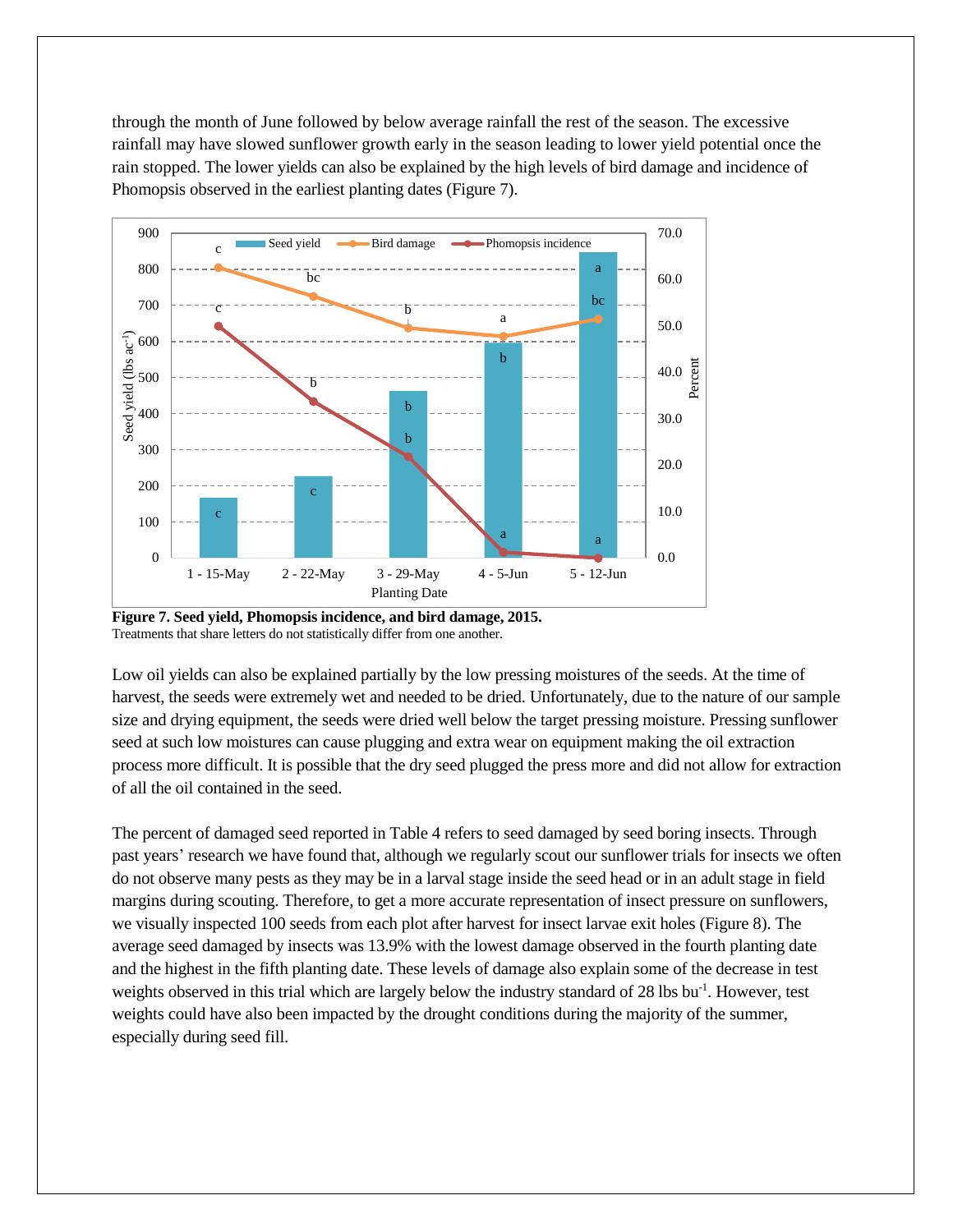

**Figure 8. Sunflower seed damage.** Photo credit: sunflowernsa.com

#### *Impacts of Variety*

Plant stand characteristics were statistically impacted by variety (Table 5). Although the variety Cobalt II had lower populations and shorter plants than the variety Torino, Cobalt II was the top performer in terms of all other plant stand characteristics. Most notable were the differences in bird damage and Phomopsis incidence. Cobalt II is an early maturing, short stature sunflower variety while Torino is a medium-full maturing, drought resistant variety. The flower heads of Cobalt II were much larger than Torino and tended to face downward. This may explain why they experienced less bird damage as they were face down and closer to the ground than the Torino heads. Overall there was little sclerotinia head rot found, however, there was some significant Phomopsis infection found in the Torino plots (34.5%). Torino plots also exhibited more lodging, probably due to the taller heights, although lodging was still quite low overall.

|            | $\frac{1}{2}$ and $\frac{1}{2}$ . Dealing characterization by $\frac{1}{2}$ , arrived $\frac{1}{2}$ |        |       |           |        |         |                  |                  |
|------------|-----------------------------------------------------------------------------------------------------|--------|-------|-----------|--------|---------|------------------|------------------|
|            | Harvest                                                                                             | Plant  | Head  | Head rot  | Bird   |         | <b>Phomopsis</b> | <b>Phomopsis</b> |
| Variety    | population                                                                                          | height | width | incidence | damage | Lodging | incidence        | severity         |
|            | plants ac <sup>-1</sup>                                                                             | cm     | cm    | $\%$      | $\%$   | $\%$    | $\%$             | $0-5$ scale      |
| Cobalt II  | 18528                                                                                               | 157    | 12.8  | 0.15      | 36.2   | 0.50    | 8.30             | 0                |
| Torino     | 32147                                                                                               | 177    | 8.70  | 0.25      | 70.9   | 10.3    | 34.5             |                  |
| LSD(0.10)  | 1346                                                                                                | 23.6   | 0.70  | 0.19      | 8.16   | 3.26    | 7.85             | 0.29             |
| Trial mean | 25337                                                                                               | 167    | 10.7  | 0.20      | 53.6   | 5.40    | 21.4             | 0.70             |

#### **Table 5. Stand characteristics by variety, 2015.**

Treatments in **bold** were top performers for the given variable.

Treatments that share letters do not statistically differ from one another.

Seed and oil yield characteristics were also statistically impacted by variety (Table 6). As described previously, pressing moistures were extremely low and may have influenced oil yields. Seed yield was significantly higher for Cobalt II, probably due to lower bird damage and larger head size. Although Cobalt II had a lower oil content than Torino, the increased seed yield, and perhaps to some extent the pressing moisture, translated into a much higher oil yield at 19 gallons ac<sup>-1</sup>. As previously stated, this is half of what has previously been observed as typical sunflower yields in our region and was likely due to adverse weather conditions.